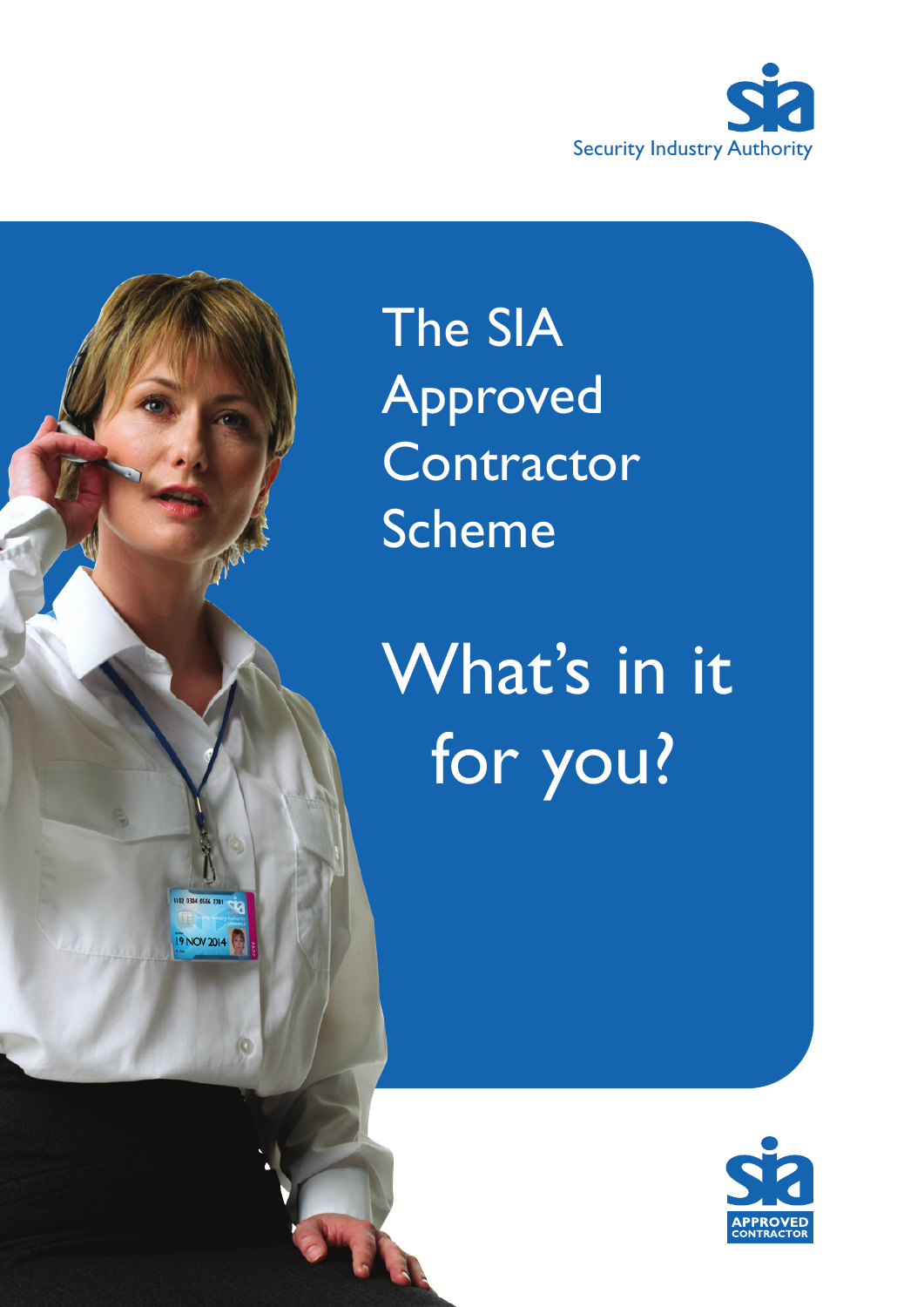## **What price do you put on security?**

When it comes to protecting your buildings, staff and members of the public, you can't put a price on security – or on the peace of mind that comes from knowing you've got the best people in the private security industry working for you.That's why the Security Industry Authority (SIA) has created the Approved Contractor Scheme (ACS).

The ACS provides a recognised hallmark of quality within the private security industry. So when you choose a security supplier who is an SIA approved contractor, you can be sure that the security staff they provide are amongst the best.

#### **About the Security Industry Authority**

The SIA is an independent organisation that was set up by the government under the terms of the Private Security Industry Act 2001. Our mission is to be an effective, fair and efficient regulator of the private security industry.

We are committed to the Regulators' Compliance Code, a statutory code of practice for regulators that promotes a risk-based, proportionate and targeted approach.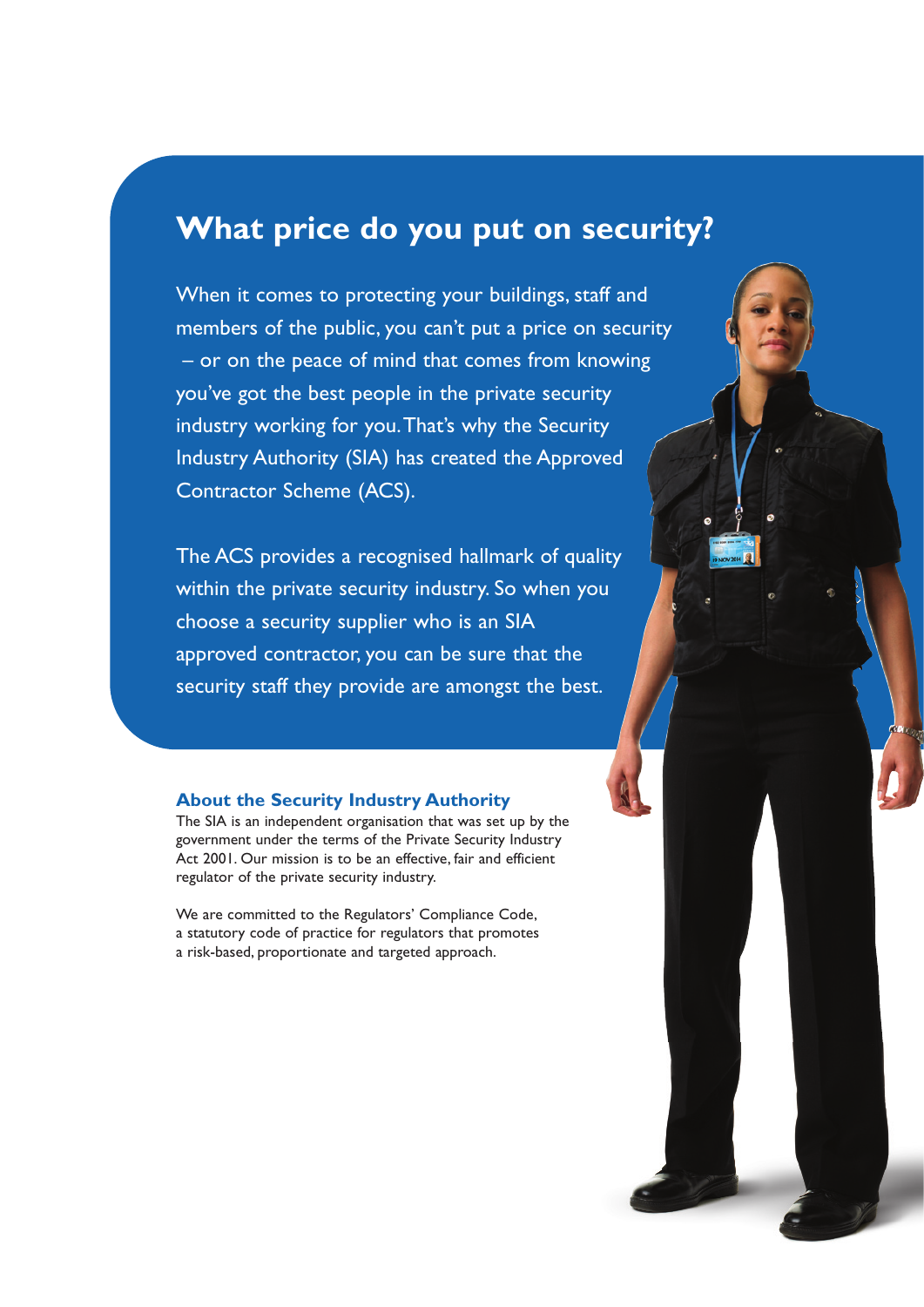**66** I generally feel that approved contractors are more organized and have more experience in what the client needs **99** and have more experience in what the client needs **99** 

**66** the ACS Contractor is fully compliant to the standards that are set out in our tender, meeting all insurance, health & safety, set out in our tender, meeting all insurance, health & safety, **financial requirements 99** 

**66** the quality systems in place and service delivery standards are way in advance of non approved contractors **99** way in advance of non approved contractors **99**<br>The above remarks where posted by security buyers as part of a third party c

The above remarks where posted by security buyers as part of a third party on-line survey that was commissioned by the SIA in January 2009.

## **What our scheme means for your organisation**

In the search for highly skilled professional security contractors, our quality assurance scheme delivers an independent, extensive and rigorous assessment. We simplify the process of choosing the best security supplier, ensuring they can meet your individual needs and add value to your organisation.

To achieve our government backed quality accreditation, private security suppliers must demonstrate the highest levels of performance in the broadest range of business operations.

Security suppliers must meet 89 different performance indicators which are based upon widely recognised business improvement models (including ISO9001:2000 and the European Foundation for Quality Management Excellence Model).The scheme also draws upon Investors in People and includes relevent British Standards.As such, the ACS stands out as having especially comprehensive good practice criteria.

To find an SIA approved contractor near you, please call us on **020 7025 4190** or visit: **www.sia.homeoffice.gov.uk/roac**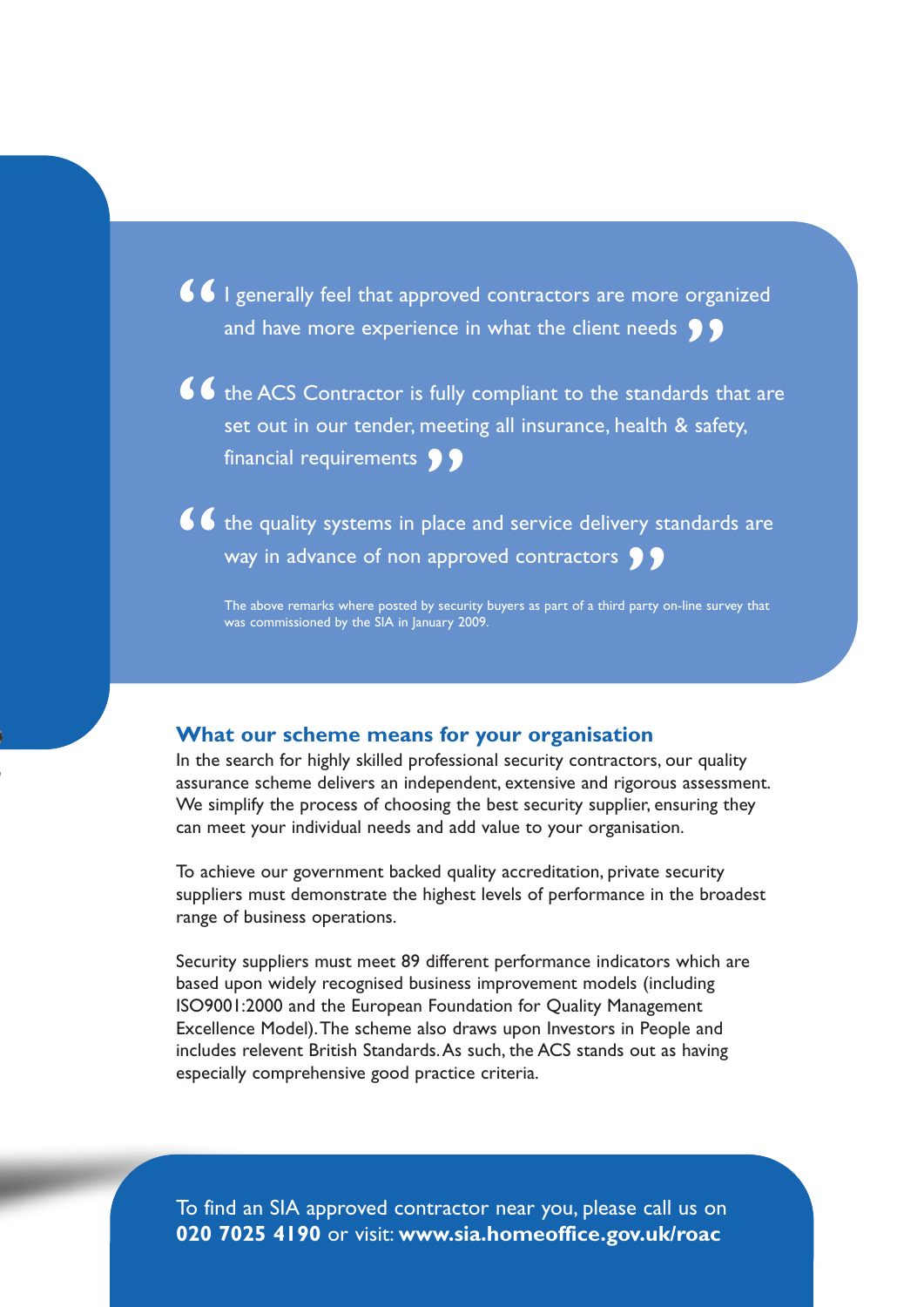## Choosing an SIA approved contractor can help you deliver best value and meet your security obligations in many ways:

## ● **Good practice and continuity of quality**

The employment practices of your supplier will have been thoroughly assessed for good practice, including employee screening**\***, benefits, training and conditions, the right to work in the UK and social security legislation. And, following approval, we continuously monitor all of our approved contractors.

## ● **Greater flexibility and operational effectiveness**

The ACS Standard promotes service customisation and added value, so the services delivered can be tailored for your precise requirements.Additionally, approved contractors have special dispensation to deploy staff who are waiting for their SIA licence application to be processed (it is illegal for nonapproved contractors to do so) – adding further to their operational resources.

## ● **Leadership and innovation**

Because the ACS is a voluntary scheme, you can be sure that providers will be customer focused, highly responsive to change and eager to adopt new methods and working practices.

## ● **Extend your security network**

The ACS offers the potential for enhanced working relationships and 'joined-up' police, business and community initiatives.

### ● **Transparency**

All scheme information is published on the SIA website to ensure credibility and transparency. You can also ask prospective suppliers for details of their independent assessments.To learn more about the criteria ACS approved contractors need to meet, please see overleaf.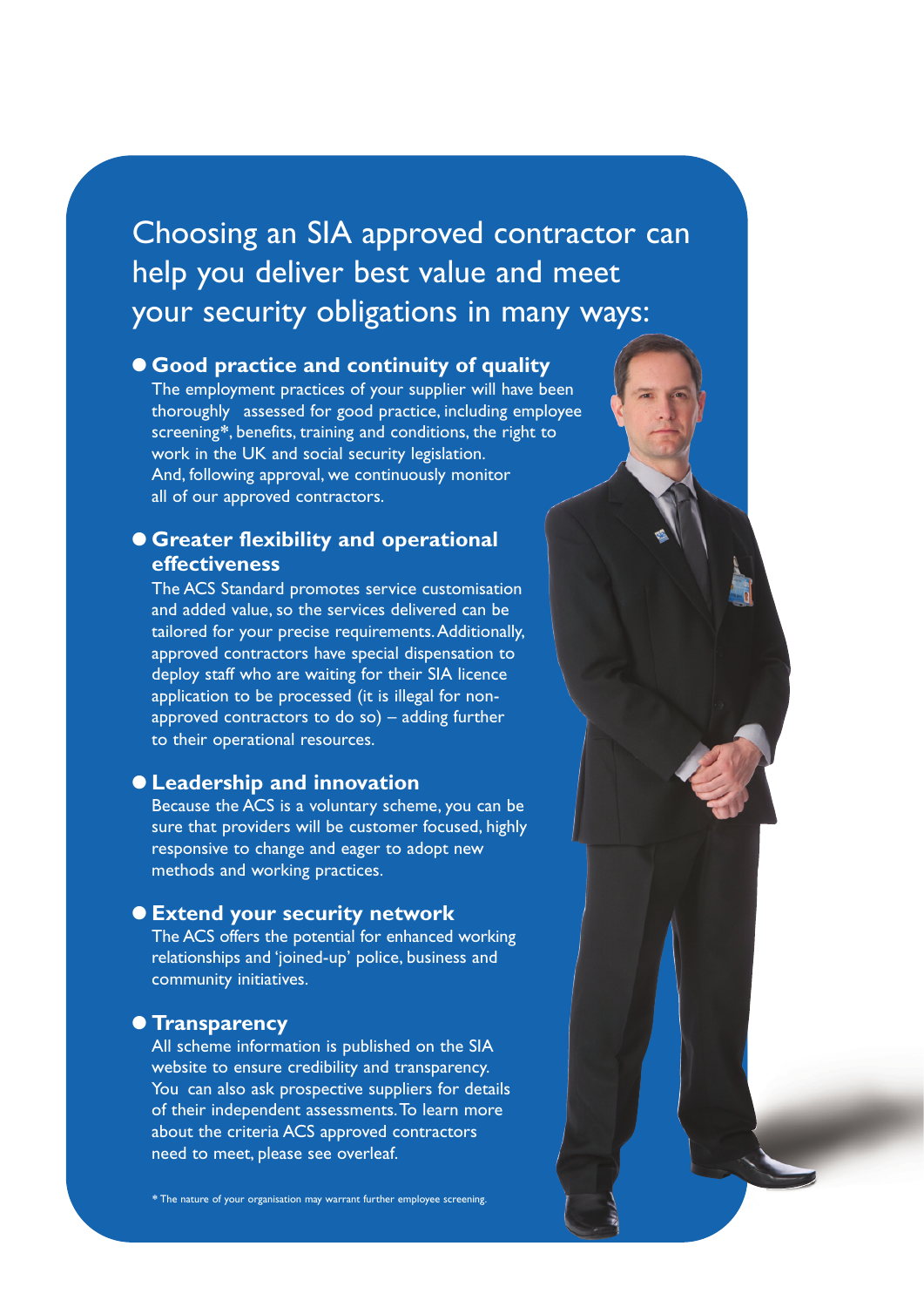# **An SIA Approved Contractor can demonstrate that:**

- It has processes in place to monitor and manage service delivery to both customers and consumers
- It trains and develops its people to deliver customer satisfaction and added value, to an agreed standard
- The leaders develop and implement an effective management system that continually improves the organisation and its performance
- It measures and improves performance against key customer and consumer indicators
- It measures and improves performance against key indicators for the way in which it supports the community and the environment in which it operates
- It meets 84 further performance requirements and is open to scrutiny by the SIA at all times



Only SIA approved contractors can display this accreditation mark.